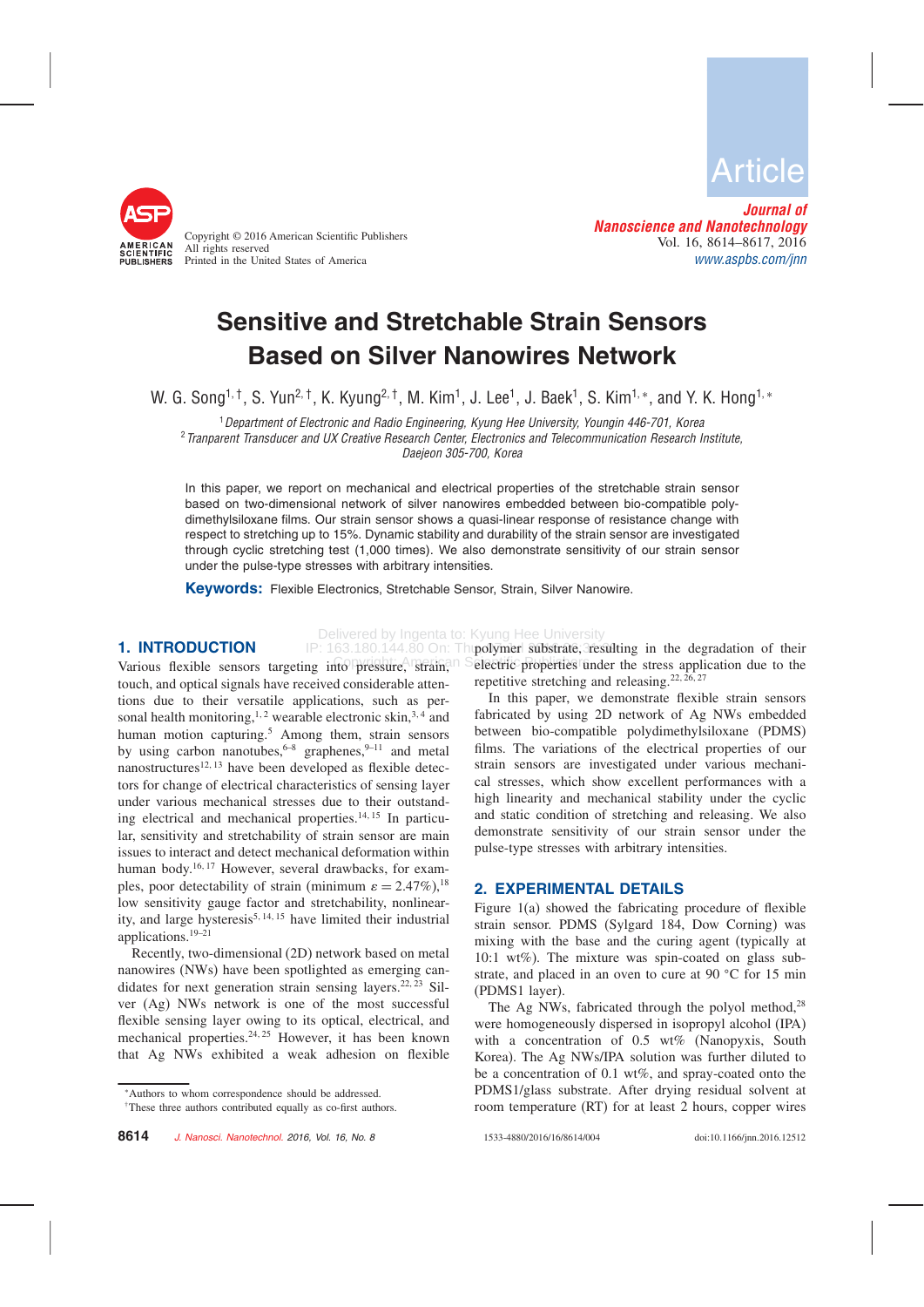were connected to both ends of Ag NWs network by using conductive paste. Then, PDMS2 layer was cast on top of the Ag NWs/PDMS1 substrate, followed by curing at 70 °C for 20 min. Finally, free standing structure of PDMS2/Ag NWs/PDMS1 film was obtained through the gentle detachment from glass substrate.

Dimensions of individual NWs and their 2D network structure were investigated by using scanning electron microscope (SEM, FEI SIRION 400) without PDMS2 layer. For applying stresses originated from stretching/ releasing, the strain sensor (PDMS2/Ag NWs/PDMS1) was mounted on a moving stage, and electrical properties were measured by using the semiconductor characterization system (Keithley-4200-SCS) at RT under atmospheric environments.

### 3. RESULTS AND DISCUSSION

Delivered by Ingenta to: Kyung Hee University because of the difference of mechanical properties and Thu, 07 Jul 2016 06:31:39 weak adhesion between them. In order to minimize these  $\Omega$  S(a) Figure 1 presents that our strain sensor has a sandwichstructure, in which Ag NWs were intercalated one another between PDMS layers. As shown in Figure 1(c), average diameter and length of the Ag NWs were estimated to 25 ( $\pm$ 5) nm and 35 ( $\pm$ 5)  $\mu$ m, respectively, which were interconnected to form 2D network structure. PDMS is an elastomeric material that has large nonlinear elastic deformation. When the strain is released, buckling and fracture emerge at the interface of Ag NWs and PDMS layer effects, we piled the PDMS2 on Ag NWs/PDMS1 for establishing the sandwich-structured strain sensor. When the PDMS solution is cast on the Ag NWs/PDMS1 substrate, it could permeate into the empty space between the each Ag NW due to its low viscosity and surface energy.<sup>26</sup>



Figure 1. (a) Schematic procedure for the fabrication of strain sensor based on Ag NWs and PDMS films. (b) Photograph of the strain sensor under bending. (c) SEM image of Ag NWs network on surface of PDMS1.

J. Nanosci. Nanotechnol. 16, 8614–8617, 2016 8615

As a result, the Ag NWs were embedded in PDMS2, in which the initial positions of Ag NWs and their corresponding contacts were supported against stretching. These "embedded sandwich-structure" provides that our strain sensors have stable and robust sensing capability even under the repetitive stretch/release cycle. In addition, the sandwich structure also acts as protective layers against oxygen/moisture exposure as well as mechanical stimuli on the surface under harsh environments.

Figure 2(a) shows photographs of the pristine (i.e., nonstretched) and stretched strain sensor with various strains  $(\varepsilon = 0, 15, \text{ and } 50\%)$ , which defined as the ratio of length variation to its original dimension under the elongation of the device. Note that dimensions and shape of our sensor were well recovered to its initial state even after 50% elongation. Figure 2(b) compares the current–voltage  $(I-V)$  characteristics of the pristine and stretched sensor under different static strains. The I–V characteristics of the pristine sensor exhibits an Ohmic behavior, and resistance calculated from the slope is 375  $\Omega$ . As increasing  $\varepsilon$ , the current levels of the stretched sensor gradually decreased, and the nonlinearity of the I–V curves began to be observed. Figure 2(c) presents resistance variation of the strain sensor as a function of the static  $\varepsilon$ . When  $\varepsilon$  was varied between 0 and 15.6% (black squares), resistance at each static  $\varepsilon$  exhibits a quasi-linear response in semilogarithmic scale, and very little hysteresis was observed,



Figure 2. (a) Photographs of the pristine and stretched strain sensors up to 50% elongation. (b) Comparison of the  $I-V$  characteristics of strain sensor under the different levels of strains. (c) Variation of resistance as a function of the static strain. Inset: Magnification of (c) in relatively low strain region.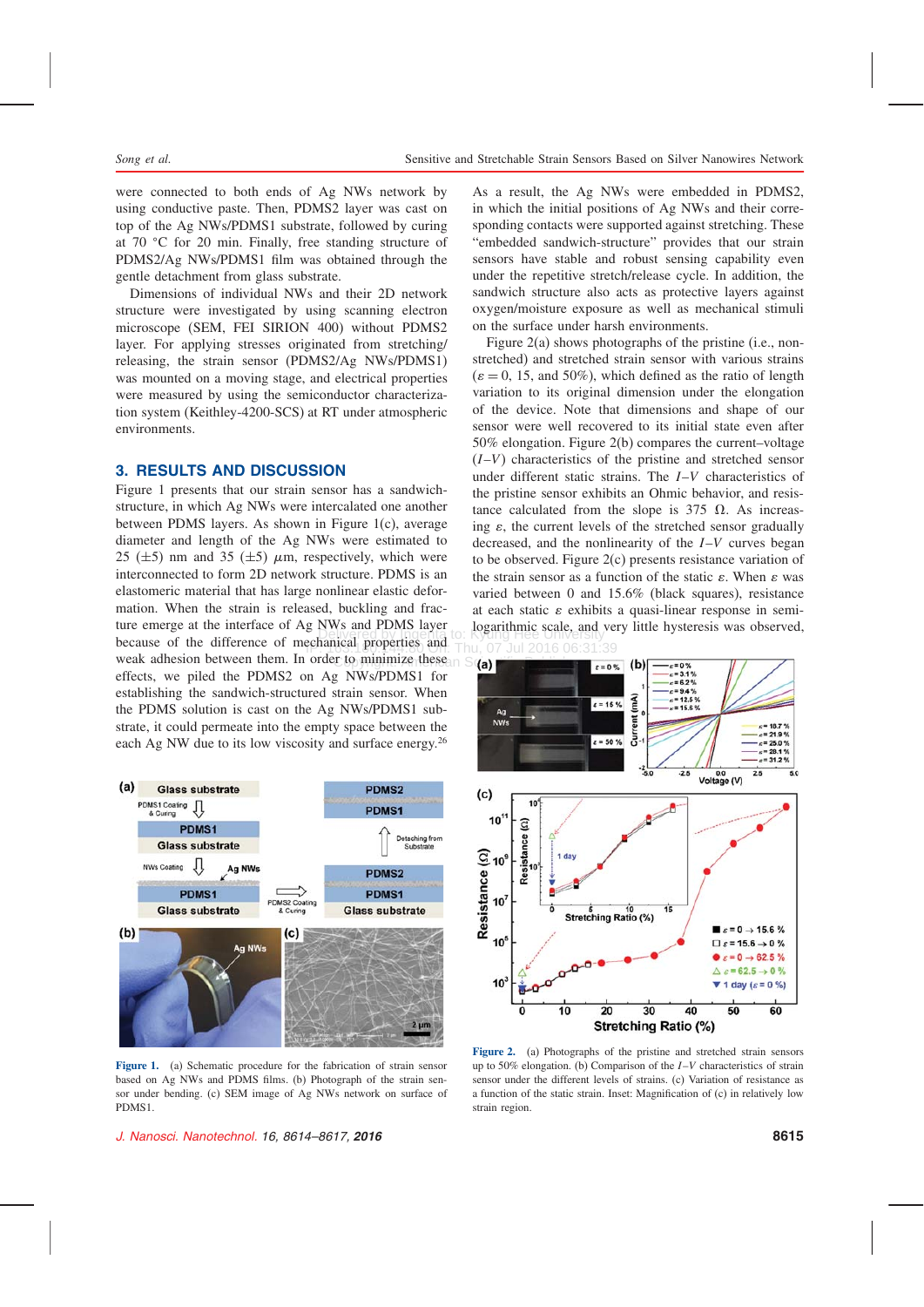as also shown in the inset of Figure 2(c). It should be noted that this resistance variation was highly reproducible under the multiple repetition of the static stretching–releasing  $(\varepsilon: 0 \leq 15.6\%)$ . As increasing  $\varepsilon$  up to 62.5%, resistance of the stretched sensor was abruptly enhanced after about  $40\%$  of  $\varepsilon$ , and hysteresis behavior became significantly severe. After  $\varepsilon$  was reduced to 0, resistance of the sensor was changed from 464 G $\Omega$  ( $\varepsilon = 62.5\%$ ) to 3.0 k $\Omega$  $(\varepsilon = 0)$ , which was further relaxed to 591  $\Omega$  in 24 hours. However, resistance at  $\varepsilon = 0$  did not return to its original value, as shown in Figure 2(c). Based on above discussion, a confidential dynamic range of our strain sensor could be suggested up to 15% of  $\varepsilon$ .

Figure 3 presents the performances of our strain sensor under the repetitive applications of stretching–releasing cycles with uniform intensities. As shown in Figure 3(a), the resistance variation of the strain sensor was monitored up to 1,000 cycles ( $\varepsilon = 5\%$ ), which was maintained less than 13.7%  $(\pm 2.75\%)$ . It should be noted that the resistance after finishing each number of cyclic stretching was measured at non-stretched condition. The stable responses of our device against cyclic stretching indicated reasonable stability and durability of the sensing performance. Based on these result, the strain sensor after repetitive mechanical



Figure 3. (a) Resistance variation of the strain sensor under the cyclic stretching test ( $\varepsilon = 5.0\%$ ) with respect to the number of stretching. Inset: Photograph of cyclic stretching test by using moving stage. (b)  $I-t$  characteristics of the strain sensor under the periodic applications of stretching (release)-duration cycles with uniform strain intensity ( $\varepsilon = 6.2\%$ ).



Figure 4.  $R-t$  characteristics of the strain sensor under pulse-type stresses with arbitrary intensities. Inset: strain sensor attached onto the surface of balloon.

 $\Box$   $\Box$   $\Box$   $\Box$  Thu,  $\Diamond$  ontact-points among Ag NWs, originated from the initial herican Smovements of individual NWs due to the quick stretchdeformation was proved to be highly steady under stretch–release cycles. Figure 3(b) shows the current–time  $(I-t)$  characteristic behavior of the strain sensor under the periodic applications of stretching–duration–releasing– duration cycles, in which each stretching/releasing and duration times were controlled ∼1 s and 20 s, respectively. Current level was logarithmically increased within each stretched region, where the constant strain was maintained ( $\varepsilon = 6.2\%$ ). The result could be attributed to the initial degradation and stabilization of the mechanical ing procedure.<sup>15</sup> The enhancement, duration, and recovery of current levels were well observed, corresponding to their counterparts in the multiple stretching (releasing) duration cycles. This result could imply the potentials of our strain sensor to the field of motion-detecting application.

> In order to further investigate the responsivity of our strain sensor in terms of speed and intensity, it was attached onto the surface of balloon, and pulse-type stresses with arbitrary intensities were applied through squeezing the balloon by hand (see the inset of Fig. 4). The resistance–time  $(R-t)$  characteristic behavior of our sensor shows a highly sensitive and fast responsive nature, which reflects the expansion/contraction of the sensor-attached area in balloon, as shown in Figure 4. In addition, gradual reduction of resistance in each stress released region might be originated from a delayed response of the elastomeric PDMS in terms of mechanical deformation and resilience.<sup>15</sup>- 26

#### 4. CONCLUSION

We successfully fabricated highly sensitive and stretchable strain sensor based on 2D network of Ag NWs and biocompatible PDMS layers. The strain sensor with embedded sandwich-structure showed outstanding performances in terms of linearity, sensitivity, stability, and fast response

8616 J. Nanosci. Nanotechnol. 16, 8614–8617, 2016